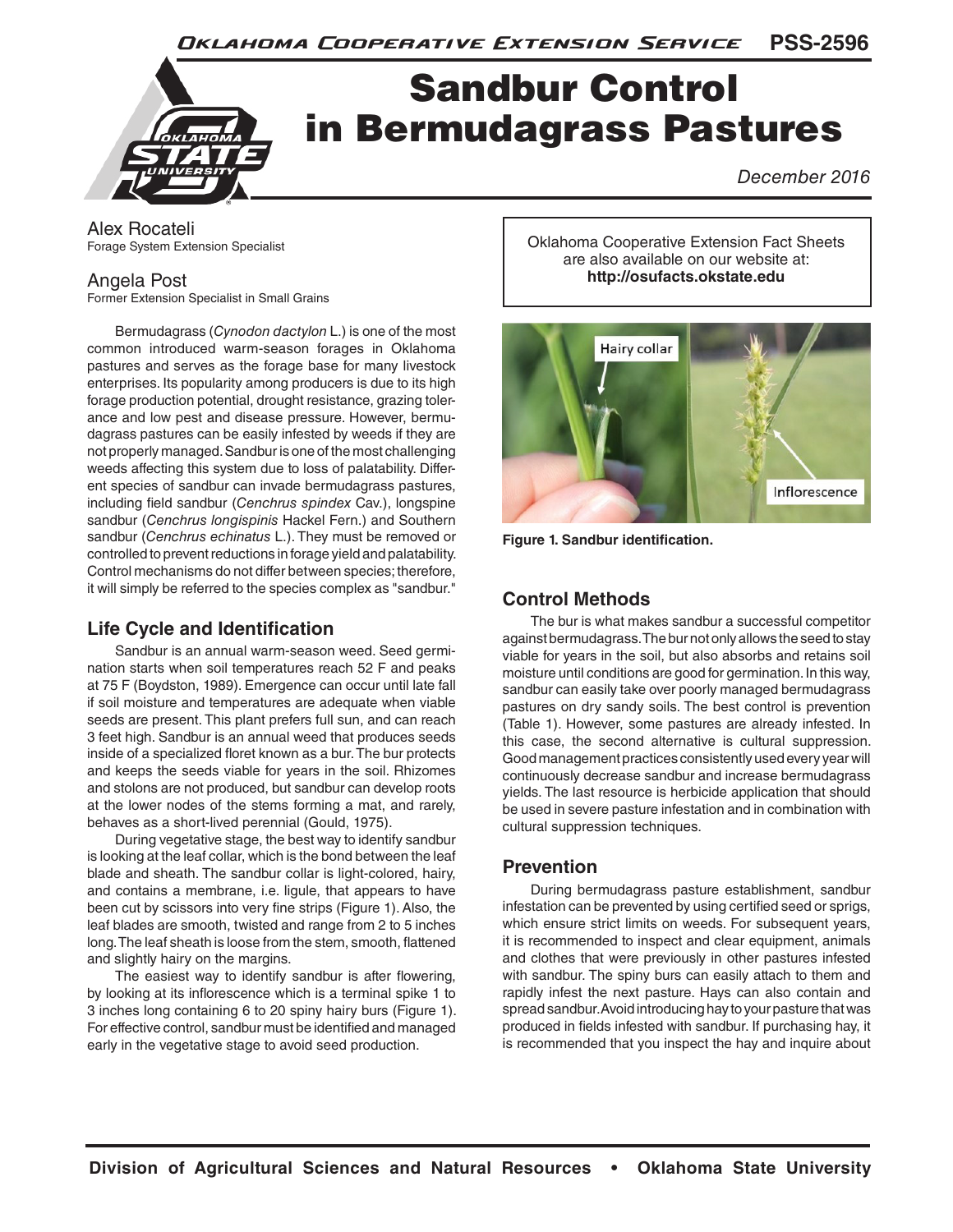| Table 1. Chemical control products labeled for sandbur control in bermudagrass pasture and hay. |  |
|-------------------------------------------------------------------------------------------------|--|
|-------------------------------------------------------------------------------------------------|--|

| Active Ingredient                                  | Example Trade Name                           | Rate per<br>application     | Timing                     | Maximum<br>Rate/A/vr   | Potential<br>vield loss |
|----------------------------------------------------|----------------------------------------------|-----------------------------|----------------------------|------------------------|-------------------------|
| pendimethalin<br>glyphosate                        | Prowl H <sub>2</sub> O<br>Roundup Weathermax | 4.8 pts/ $A$<br>$8-11$ oz/A | <b>PRE</b><br><b>POST</b>  | 4.2 quarts<br>2 quarts | 25%<br>63%              |
| imazepic<br>$nicosulfuron +$<br>metsulfuron-methyl | Plateau<br>Pastora                           | 4-12 $oz/A$<br>1 oz/A       | <b>POST</b><br><b>POST</b> | 12 oz<br>2.5 oz        | 30%<br>32%              |

sandbur prior to purchase. For more information regarding hay inspection, see factsheet PSS-2588 *Evaluating Hay Quality Based on Sight, Smell and Feel – Hay Judging*.

#### **Cultural Suppression**

Proper fertilization and stocking rate combined are the best sandbur control in bermudagrass pastures. Proper fertilization will provide all nutrients, while proper stocking rate will assure enough energy reserves for fast and vigorous bermudagrass regrowth. Following these measures will not only make bermudagrass more competitive against sandbur, but they will also increase the pasture productivity and quality. As a rule of thumb, it is recommended applying 50 pounds of nitrogen from May to October for every one ton of bermudagrass forage production. Soil phosphorus and potassium should be maintained in good levels for good root development and plant regrowth. See Fact Sheet PSS-2263 *Fertilizing bermudagrass Hay* and the *Oklahoma Pasture Fertility Guide* for more information regarding proper bermudagrass fertilization. Proper stocking rate can be achieved by monitoring available bermudagrass forage. Keep in mind that 2 to 3 inches stubble height is essential for good bermudagrass regrowth and sandbur suppression. Bermudagrass is well known to tolerate heavy grazing. However, heavy grazing decreases bermudagrass yield and increases weed pressure in pastures. Focus on achieving optimum yields by keeping 2 to 3 inches stubble height whether cutting for hay or grazing. Fact Sheets PSS-2594 *Plan Grazing Management Using the Oklahoman Grazing Stick* and PSS-2871 *Pasture and Stocking Rate: The Key to Successful Livestock Production* contain information on proper forage availability and stocking rate estimation.

Pasture burning can reduce sandbur populations if executed at the right time and intensity. Conversely, burning may stimulate sandbur germination if it is not intense enough to kill the seed and the remaining soil cover is low. In this case, burning can increase herbicide efficacy because a high percentage of sandbur seeds will germinate and will be exposed to the applied herbicide.

## **Chemical Control – Herbicides**

Chemical products for sandbur control are limited and do not differentiate between sandbur species. Currently only four products are labeled for sandbur control or suppression in bermudagrass pasture. They are glyphosate (many formulations), Plateau, Pastora and pendimethalin (many formulations). MSMA is no longer available for use in bermudagrass pasture. Use rates, timing and potential yield losses are presented in Table 2. In 2014 and 2015, research at Oklahoma State University indicated that both Plateau and Pastora controlled sandbur best at 90 and 100 percent, respectively, when applied within three weeks after germination. After three weeks of age, only Pastora adequately controlled sandbur. These two products also limit yield losses compared to glyphosate treatments. While the glyphosate treatment is much cheaper than Pastora or Plateau, yield losses are much higher.

If sandbur is a concern for your pastures, it is best to take a multi-faceted approach to control. Make sure stocking rates are suitable for the productivity of the land and implement management strategies including appropriate fertility, periodic burning where allowed and only use chemical weed control where yield losses can be tolerated for a season.

#### **References**

- Boydston, Rick A. (Jan, 1989). Germination and Emergence of Longspine Sandbur (Cenchrus longispinus). Weed Science 37 (pp 63-67). *Weed Science Society of America* and Allen Press.
- Gould, F. W. (1975). The grasses of Texas. College Station, TX: Texas A&M University Press. 65
- PSS-2588 Evaluating Hay Quality Based on Sight, Smell and Fell – Hay Judging. Available at: http://pods.dasnr. okstate.edu/docushare/dsweb/Get/Document-2556/ PSS-2588web2015.pdf
- PSS-2263 Fertilizing Bermudagrass Hay. Available at: http:// pods.dasnr.okstate.edu/docushare/dsweb/Get/Document-7126/PSS-2263web.pdf
- Oklahoman Pasture Fertility Guide. Available at: http://npk. okstate.edu/documentation/factsheets/Pasutre%20 Handbook/E-1021web.pdf
- PSS-2871 Stocking rate: The Key to Successful Livestock Production. Available at: http://pods.dasnr.okstate.edu/ docushare/dsweb/Get/Document-2050/PSS-2871web. pdf
- PSS-2594 Plan Grazing management using the Oklahoman grazing stick. Available at: http://pods.dasnr.okstate.edu/ docushare/dsweb/Get/Document-10394/PSS-2594web. pdf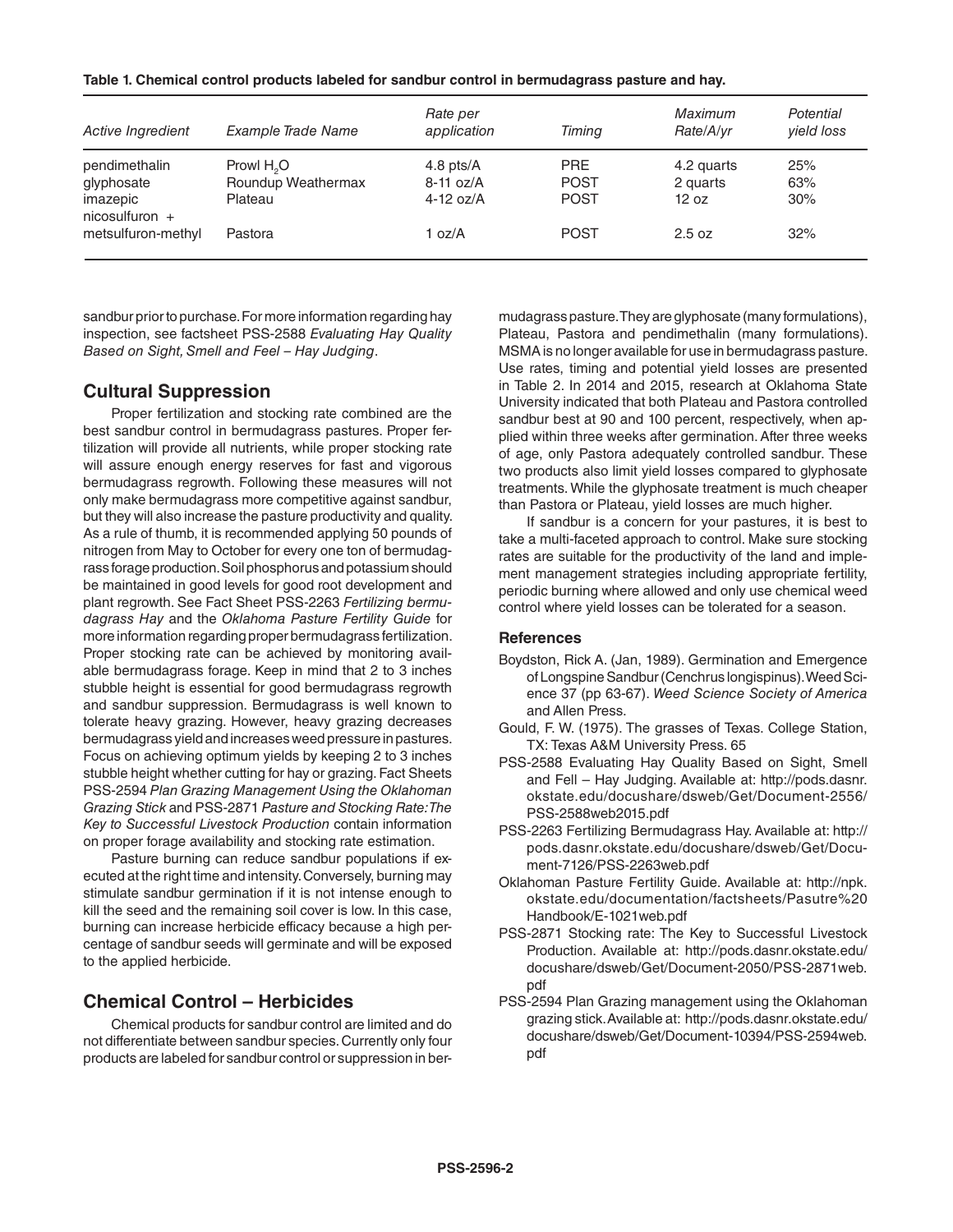| Table 2. Summary of best management practices (BMPs) to control sandbur and recover bermudagrass pastures. The gray cells indicate optimum timing of each<br>BMP through the year. |               |               |                                                                |                            |                        |     |                                                   |                                                                                                                                          |            |     |             |                          |
|------------------------------------------------------------------------------------------------------------------------------------------------------------------------------------|---------------|---------------|----------------------------------------------------------------|----------------------------|------------------------|-----|---------------------------------------------------|------------------------------------------------------------------------------------------------------------------------------------------|------------|-----|-------------|--------------------------|
|                                                                                                                                                                                    | NK            | Winter<br>FEB | $\overline{M}$ AR                                              | Spring<br><b>APR</b>       | <b>AVV</b>             | NOV | Summer<br>JUL                                     | <b>AUG</b>                                                                                                                               | BEP<br>SEP | 750 | NON<br>Fall | DEC                      |
| (establishment/renovation)<br>Bermudagrass Seeding<br>Prevention                                                                                                                   |               |               |                                                                |                            | Weed-free<br>seed only |     |                                                   |                                                                                                                                          |            |     |             |                          |
| Prowl H <sub>2</sub> O (chemical)                                                                                                                                                  |               |               |                                                                | Prior to sandbur emergence |                        |     |                                                   |                                                                                                                                          |            |     |             |                          |
| (establishment/renovation)<br>Sprigging                                                                                                                                            |               |               | Avoid sprigs contaminated with sandbur seedlings               |                            |                        |     |                                                   |                                                                                                                                          |            |     |             |                          |
| Equipment and animals                                                                                                                                                              |               |               |                                                                |                            |                        |     | Check and clean equipment and animals year-round; | However, special attention required when seed production peaks (April-Oct).                                                              |            |     |             |                          |
| Hay inspection                                                                                                                                                                     |               |               | Inspection is required during whole year.                      |                            |                        |     |                                                   | Inspect foreign hay before introducing to a pasture as some hay may be contaminated.                                                     |            |     |             |                          |
| Cultural Suppression<br>Fertilization                                                                                                                                              |               |               | based on expected yield (Apr-Sept) Split N through the season. |                            |                        |     |                                                   | Apply P and K before green up (Jan-March) based on soil analysis. Apply N fertilization                                                  |            |     |             |                          |
| Grazing pasture                                                                                                                                                                    |               |               |                                                                |                            |                        |     |                                                   | Proper stocking rate based on forage production (grazing stick tool).<br>Maintain 2- to 3-inch stubble height for optimum regrowth.      |            |     |             |                          |
| Hay pasture                                                                                                                                                                        |               |               |                                                                |                            |                        |     |                                                   | Cut every four to six weeks. Maintain 2- to 3-inch stubble height.<br>Apply at least 50 lbs. N/acre after each cut for optimum regrowth. |            |     |             |                          |
| <b>Burning</b>                                                                                                                                                                     | To kill seeds |               |                                                                |                            |                        |     |                                                   |                                                                                                                                          |            |     |             | Burn after killing frost |
| <b>POST Chemical Control</b><br>Roundup                                                                                                                                            |               |               |                                                                | green-up                   | Prior to bermuda       |     |                                                   | Low rates immediately<br>following hay cutting                                                                                           |            |     |             |                          |
| Pastora                                                                                                                                                                            |               |               |                                                                |                            |                        |     | After sandbur emergence >2" tall                  |                                                                                                                                          |            |     |             |                          |
| Plateau                                                                                                                                                                            |               |               |                                                                |                            |                        |     | After sandbur emergence >2" tall                  |                                                                                                                                          |            |     |             |                          |
|                                                                                                                                                                                    |               |               |                                                                |                            |                        |     |                                                   |                                                                                                                                          |            |     |             |                          |